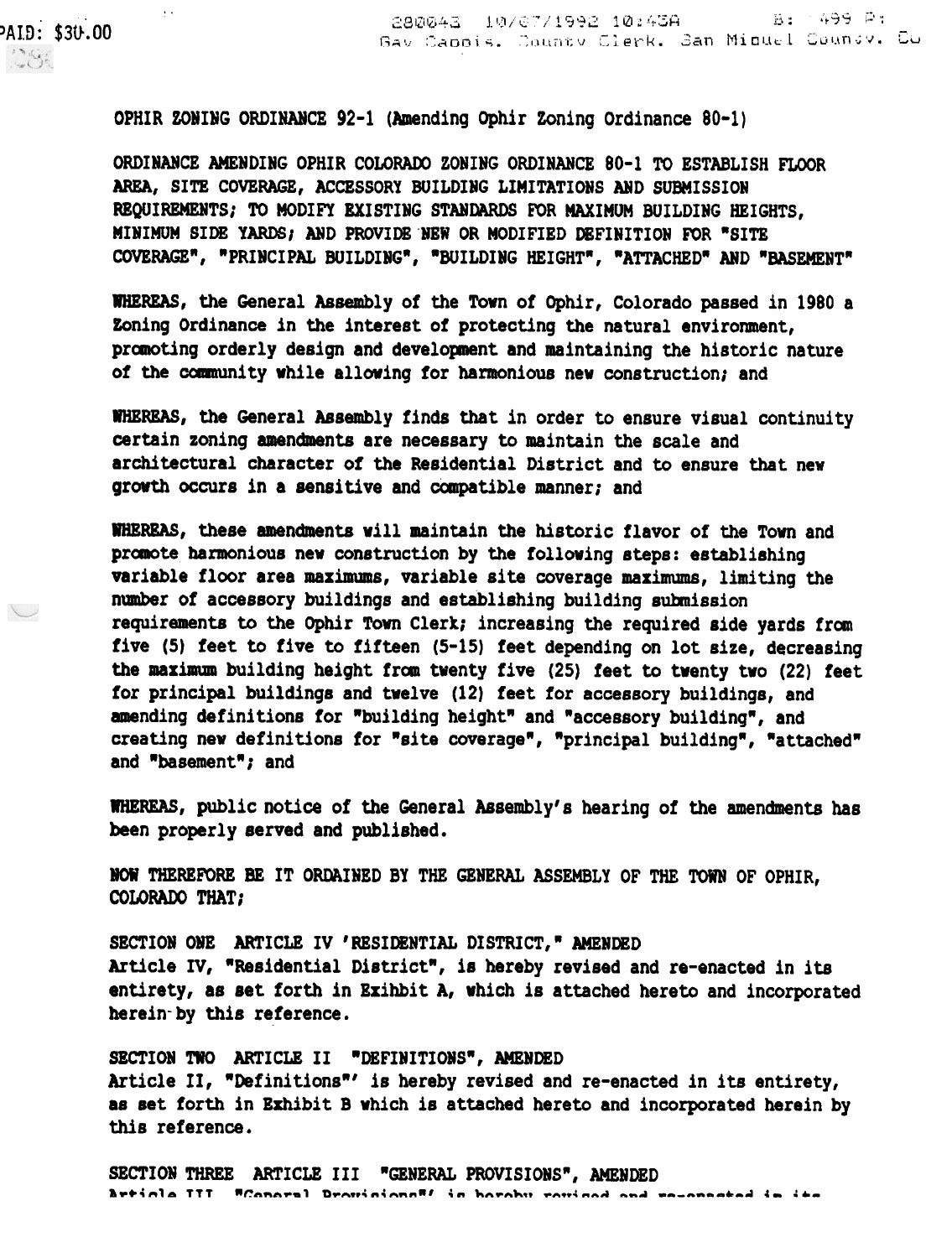#### SECTION FOUR SEVERABILITY

If any section, subsection, sentence, clause, phrase or portion of this Ordinance is, for any reason, held invalid or unconstitutional by any Federal or State Court or administrative or governmental agency of competent jurisdiction, such portions shall be deemed separate, distinct, independent provision, and such holding shall not affect the validity of the remaining portions hereof, so long as the part held invalid or unconstitutional shall not go to the essence hereof.

SECTION FIVE EFFECTIVE DATE This ordinance shall become effective upon passage.

INTRODUCED, READ, PASSED AND AOOPTED BY THE GENERAL ASSEMBLY OF THE TOWN OF OPHIR, COLORADO ON THIS 18TH Day of February, 1992 at a regular meeting of the INTRODUCED, READ, PASSED AND ADOPTED BY<br>OPHIR, COLORADO ON THIS 18TH Day of Feb:<br>Town of Ophir, State of Colorado.

Worked

Paul Machado, Town Manager

ATTEST: I certify that the above Ordinance No. 92-1 was introduced to the General Assembly December 12th, 1991; a first reading of the above Ordinance<br>
No. 92-1 was held on January 21, 1992; a Public Hearing was held on February<br>
11, 1992; and a second and final reading was held on February 18, 10.92-1 vas held on January 21, 1992; a Public Hearing vas held on February 11, 1992; and a second and final reading vas held on February 18, 1992.

Mintermand

Dannino Jpannine Doucet, Town Clerk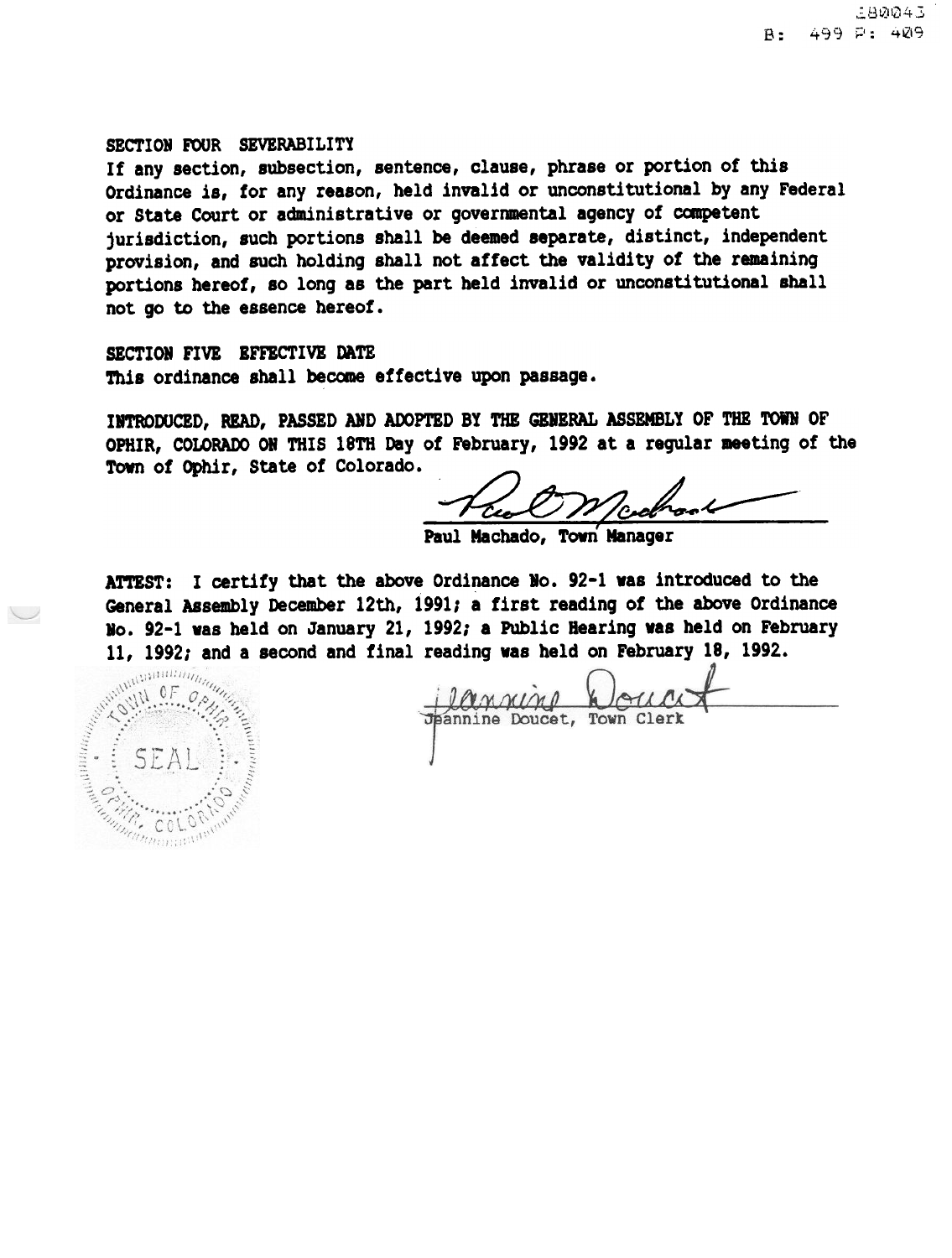# EXHIBIT A

### SECTION 408. MINIMUM SIDE YARD

THE MINIMUM SIDE YARD SETBACK IN THE RESIDENTIAL DISTRICT SHALL BE AS FOllOWS:

- A. PRINCIPAL AND ACCESSORY BUILDINGS LOT 0-5000 SQ. FT ......... 5 FEET . . . . . . . . . . . . . . . . . . . . . . . . . . LOT> 5000 AND < 7500 SQ. FT. 10 FEET . . . . . . . . . . . . . . . . . . . . . . . . . .  $LOT > 7500$  SQ. FT.  $\ldots$ 15 FEET . . . . . . . . . . . . . . . . . . . . . . . . . .. .
- B. FOR PURPOSES OF DETERMINING SIDE YARD FOR CORNER LOTS, THE AREA BETWEEN THE BUILDING SITE AND THE STREET WHICH RUNS NORTH/SOUTH SHALL BE CONSIDERED SIDE YARD.
- FOR CORNER LOTS, SIDE YARD SETBACKS TO THE STREET MAY BE DECREASED C. TO 5 FEET PROVIDED THE TOTAL SIDEY ARDS ARE EQUAL TO OR GREATER THAN TOTAL SIDEY ARD SETBACK REQUIRED FOR THE LOT.

# SECTION 410. MAXIMUM BUILDING HEIGHT THE MAXIMUM BUILDING HEIGHT IS AS FOLLOWS:

 $\ddotmark$ 

| <b>B.</b> ACCESSORY BUILDING <b>Reserve SET ACCESSORY</b> |  |  |
|-----------------------------------------------------------|--|--|

# SECTION 411. FLOOR AREA MAXIMUM THE MAXIMUM FLOOR AREA IN THE RESIDENTIAL DISTRICT IS AS FOLLOWS:

A. PRINCIPAL BUILDINGS SHALL BE DETERMINED BY THE FOLLOWING TABLE:

| OVER  | LOT AREA IN SQ. FT.<br>BUT NOT OVER | MAXIMUM BUILDING FLOOR AREA<br>IN SQ. FT. |  |  |
|-------|-------------------------------------|-------------------------------------------|--|--|
|       | 5,000                               | .4 x LOT AREA                             |  |  |
| 5,000 | 7,500                               | 2,000 + (24% AMOUNT OVER 5,000)           |  |  |
| 7,500 | 10,000                              | 2,600 + (16% AMOUNT OVER 7,500)           |  |  |

- ACCESSORY BUILDINGS SHALL BE DETERMINED BY THE FOLLOWING EQUATION: B. LOT AREA X .05 = MAXIMUM FLOOR AREA IN SQ. FT.
- c. FOR EXISTING BUILDINGS, THE FLOOR AREA MAXIMUM MAY BE INCREASED UP TO 10% OF THE MAXIMUM ALLOWED PROVIDED SUCH REQUEST IS APPROVED THROUGH THE SUP PROCESS. SUCH EXPANSION MAY ONLY BE PERMITTED ONCE PER BUILDING.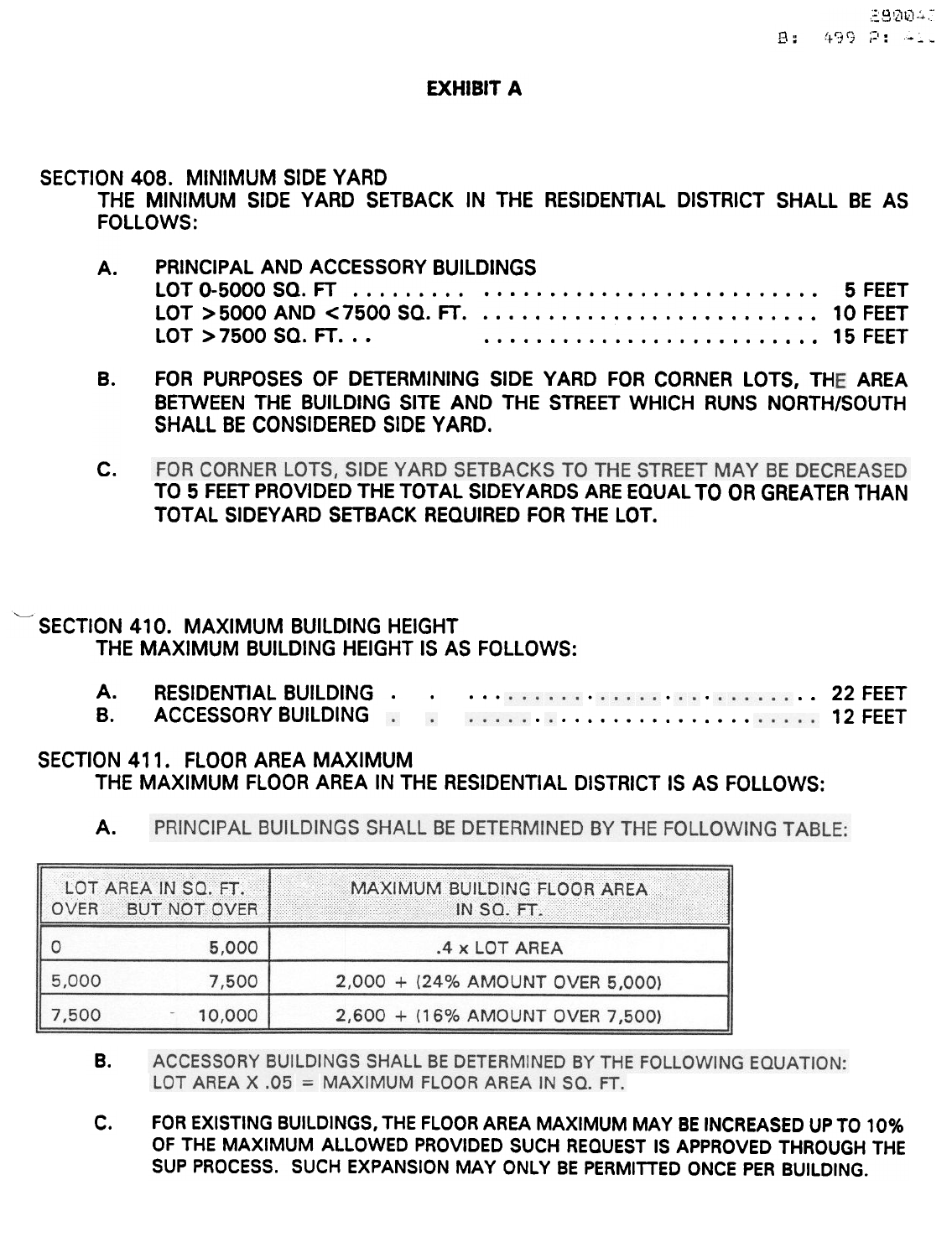Exhibit A Continued;

SECTION 412. SITE COVERAGE

A. THE MAXIMUM SITE COVERAGE FOR EACH LOT IN THE RESIDENTIAL DISTRICT SHALL BE DETERMIHRD ACCORDING TO THE FOLLOWING EQUATION:

SITE COVERAGE IN SQ. FT. - . 28 - [(LOT AREA - 5.000) X . 08 5,000

B. FOR LOTS GREATER THAN 10,000 SQ. FT., THE MAXIMUM SITE COVERAGE SHALL HOT EXCEED TWENTY PERCENT (20\) OF THE LOT AREA.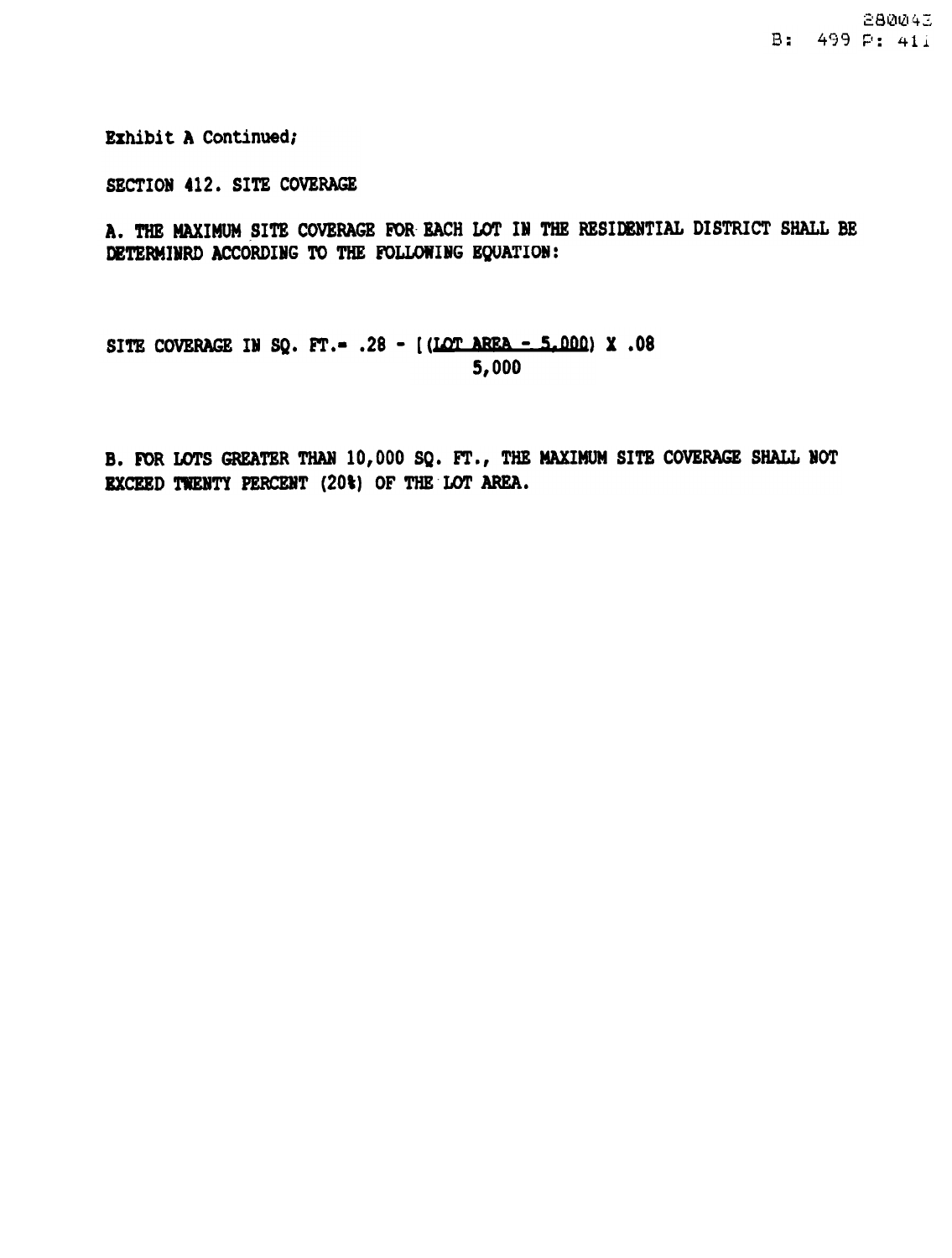#### EXIBIT B

#### Article II Section 201

 $\smile$ 

1) ACCESSORY BUILDING: A DETACHED OR ATTACHED BUILDING USE OF WHICH IS CUSTOMARILY INCIDENTAL TO THAT OF THE MAIN BUILDING OR TO THE MAIN USE OF THE LAND AND WHICH IS LOCATED ON THE SAME LOT OR PARCEL WITH THE MAIN BUILDING OR USE. ACCESSORY BUILDINGS SHALL NOT BE PROVIDED WITH KITCHEN FACILITIES SUFFICIENT TO RENDER THEM SUITABLE FOR PERMANENT RESIDENTIAL OCCUPANCY.

2) BUILDING. HEIGHT OF: HEIGHT OF A BUILDING SHALL MEAN THE VERTICAL DISTANCE FROM THE AVERAGE PRE-CONSTRUCTION GRADE OF THE BUILDING'S SITE COVERAGE TO THE MEAN HEIGHT LEVEL BETWEEN THE HIGHEST RIDGE OR WALL - EXCLUDING CHIMNEYS OR VENT PIPES - AND IT'S HIGHEST ASSOCIATED EAVE FOR HIP, GABLE, SHED OR GAMBREL ROOFS.

3) **BASEMENT: A PORTION OF A BUILDING LOCATED PARTIALLY OR WHOLLY UNDERGROUND** HAVING ONE-HALF OR MORE OF IT'S FLOOR TO CEILING HEIGHT BELOW THE AVERAGE GRADE OF THE ADJOINING GROUND.

4) SITE COVERAGE: SITE COVERAGE MEANS THAT PORTION OF A BUILDING SITE OR PARCEL THAT IS COVERED BY BUILDINGS AND STRUCTURES, EXCLUDING OPEN DECKS, PORCHES, ROOF EAVES AND STOOPS.

5) PRINCIPAL BUILDING: PRINCIPAL BUILDING MEANS THAT MAIN STRUCTURE OR BUILDING ON A BUILDING SITE OR PARCEL IN WHICH THE PRIMARY USE BY RIGHT **OCCURS** 

6) ATTACHRD: A PHYSICAL CONNECTION OF THE FOUNDATION WALL OR ROOF OF TWO (2) BUILDINGS. IF THE METHOD BY WHICH THE BUILDINGS ARE ATTACHED INCLUDES AN ABOVE GRADE WALL, OR AN ABOVE GRADE WALL WITH ROOF, OR HAS A COMMON ABOVE GRADE WALL, THEN THE ATTACHED BUILDINGS SHALL BE CONSIDERED A SINGLE STRUCTURE FOR THE PURPOSES OF DETERMINING SITE COVERAGE AND FLOOR AREA. IF THE ATTACHMENT DOES NOT ENCLOSE AREA AND DOES NOT INCLUDE AN ABOVE GRADE WALL, THEN THE AREA OF ATTACHMENT SHALL NOT BE COUNTED FOR THE PURPOSES OF DETERMINING SITE COVERAGE.